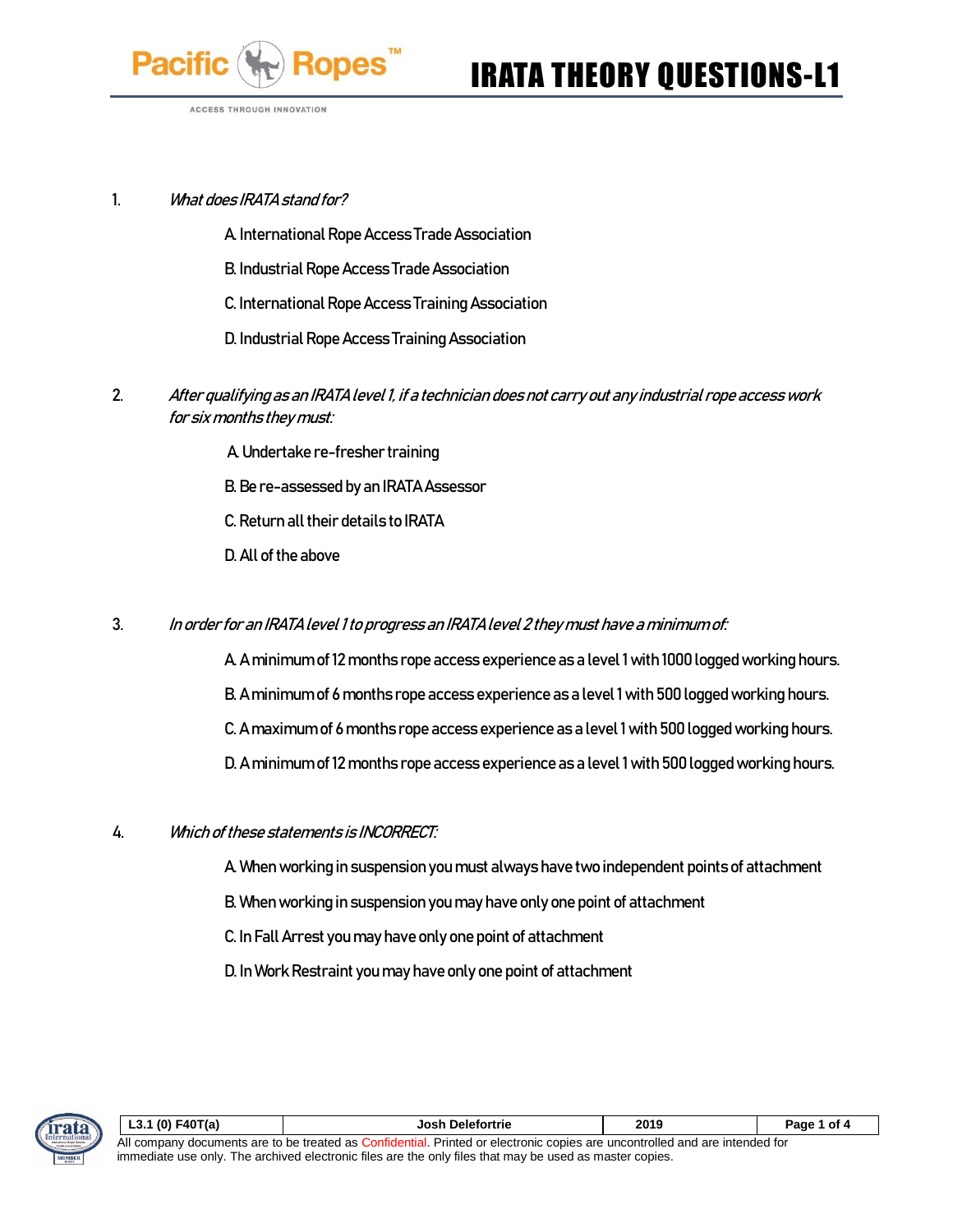

# IRATA THEORY QUESTIONS-L1

ACCESS THROUGH INNOVATION

| 5. | Carabiners are usually marked with? |                             |
|----|-------------------------------------|-----------------------------|
|    | A SWL (Safe Working Load)           | B. WLL (Working Load Limit) |
|    | C. MBS (Minimum Breaking Strength)  | D. None of the above        |

6. Ascending devices can be used in the following situations:

| A Proof loading   | <b>B.</b> Shock loading     |
|-------------------|-----------------------------|
| C. Static loading | D. Static and shock loading |

7. If a technician were to fall 2m onto a 1m lanyard this would be a:

| A Fall factor 2  | B. Fall factor 0.5 |
|------------------|--------------------|
| C. Fall factor 1 | D. Fall factor 0   |

8. A rope with an abrasion resistant sheath and a load bearing core is called:

| A Low stretch | B. Kernmantle |
|---------------|---------------|
| C. Braided    | D. Poly-steel |

9. What is the material usually used to make harnesses and ropes for rope access?

| A. Kevlar | B. Polyester/Nylon |
|-----------|--------------------|
| C. Wire   | D. Polypropylene   |

- 10. Which of the following methods would you use to inspect your personal rope access equipment?
	- A. Visual inspection B. Function check

C. Tactile inspection D. All of the above

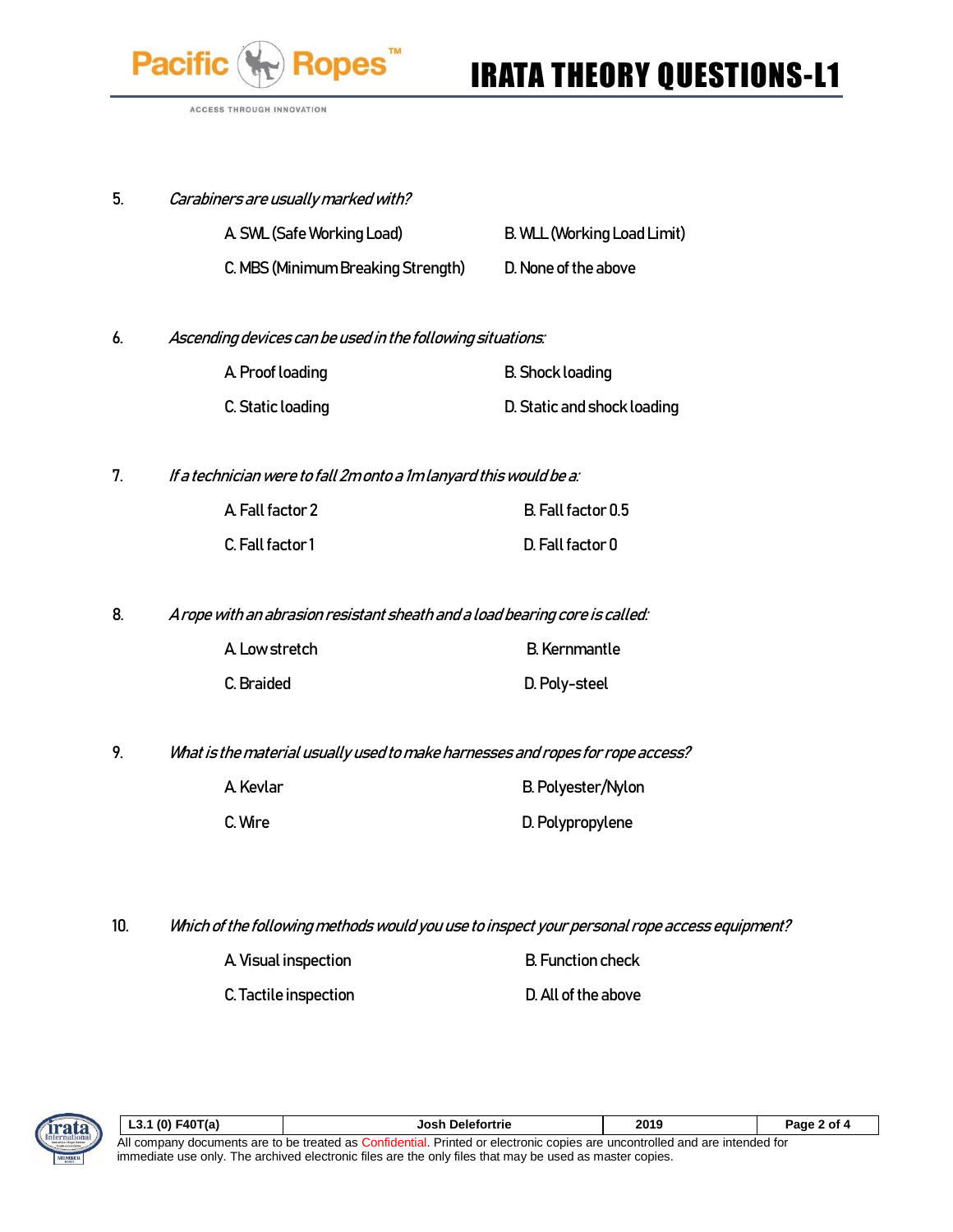

## IRATA THEORY QUESTIONS-L1

ACCESS THROUGH INNOVATION

11. Cows tails are made from which type of rope:

A. Dynamic B. Low stretch

- 12. A carabiner is most dangerous when:
	- A. Loaded along the major axis
	- B. Used to connect the rope to a bolt anchor
	- C. Loaded across the gate
	- D. Used to connect the descender directly to the harness attachment
- 13. Which of these knots can be loaded in three directions:
	- A. Figure-of-eight on a bight
	- B. Barrel or scaffold knot
	- C. Alpine butterfly
	- D. Double figure-of-eight on a bight
- 14. According to IRATA, what is the min. requirement of a rope access anchor?

| A 5kN         | <b>B.10kN</b> |
|---------------|---------------|
| <b>C.15kN</b> | D. 22Kn       |

15. A rig for rescue system may involve hauling as well as lowering.

| A True | B. False |
|--------|----------|
|--------|----------|

16. To prevent an out of control swing during a rope-to-rope transfer how many points of attachment are required?

| A <sub>2</sub> | <b>B.3</b> |
|----------------|------------|
| C.4            | D.5        |